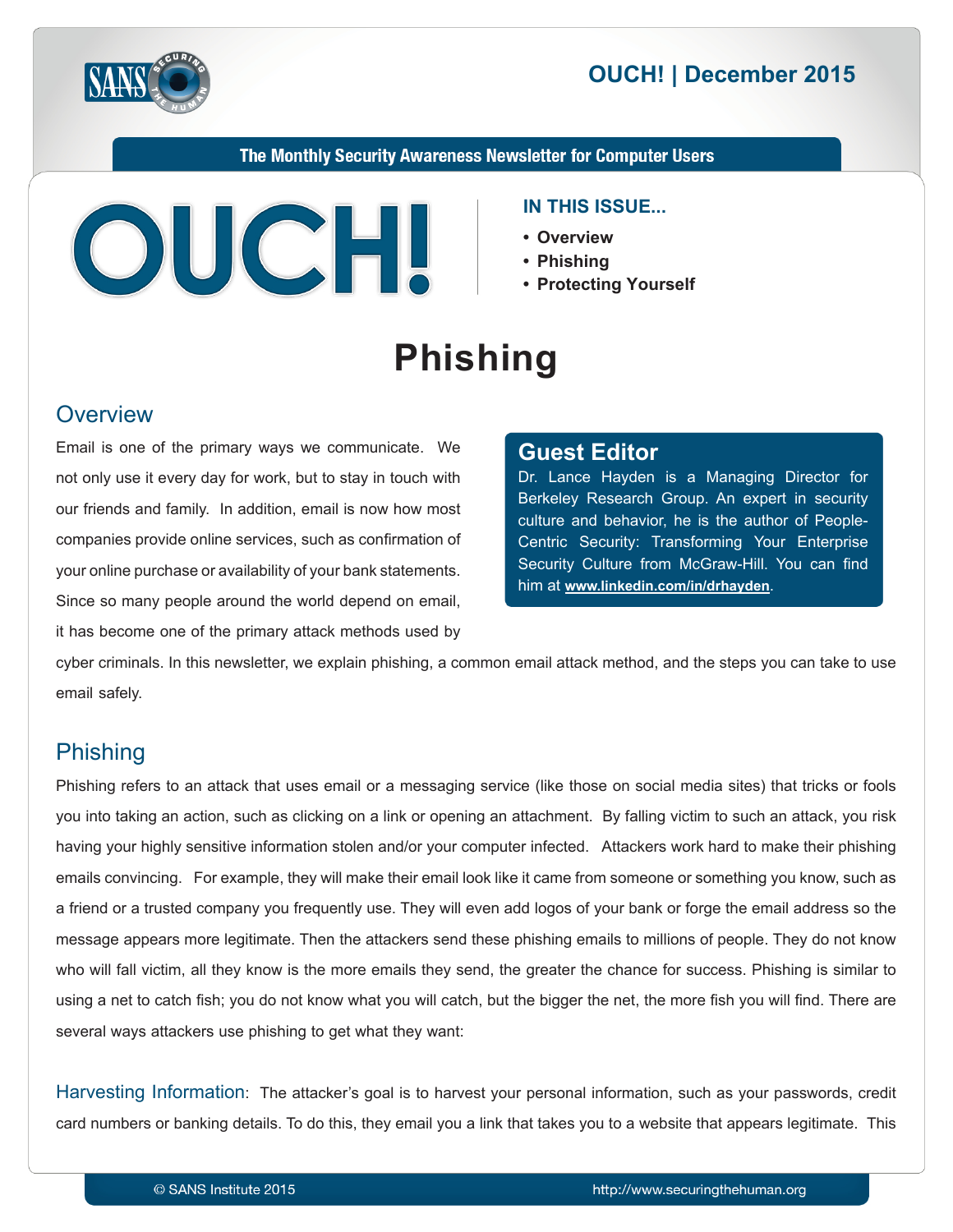# **2015** OUCH! | December 2015



### **Phishing**

website then asks you to provide your account information or personal data. However, the site is fake, and any information you enter goes directly to the attacker.

Malicious Links: The attacker's goal is to take control of your device. To do this, they send you an email with a link. If you click on the link, it takes you to a website that launches an attack on your device that, if successful, infects your system.

Malicious Attachments: The attacker's goal is the same, to infect and take control of your device. But instead of a link, the attacker emails you an infected file, such as a Word document. Opening the attachment triggers the attack, potentially giving the attacker control of your system. Scams: Some phishing emails are nothing more than scams by con artists who have gone digital. They try to fool you by saying you won the lottery, pretending to be a charity



needing donations or asking for your help to move millions of dollars. If you respond to any of these, they will say they first need payment for their services or access to your bank account, scamming you out of your money.

# **Protecting Yourself**

In almost all cases, opening and reading an email or message is fine. For a phishing attack to work, the bad guys need to trick you into doing something. Fortunately, there are clues that a message is an attack. Here are the most common ones:

- The email creates a sense of urgency, demanding "immediate action" before something bad happens, like closing your account. The attacker wants to rush you into making a mistake without thinking.
- You receive an email with an attachment that you were not expecting or the email entices you to open the attachment. Examples include an email saying it has an attachment with details of unannounced layoffs, employee salary information or a letter from the IRS saying you are being prosecuted.
- Instead of using your name, the email uses a generic salutation like "Dear Customer." Most companies or friends contacting you know your name.